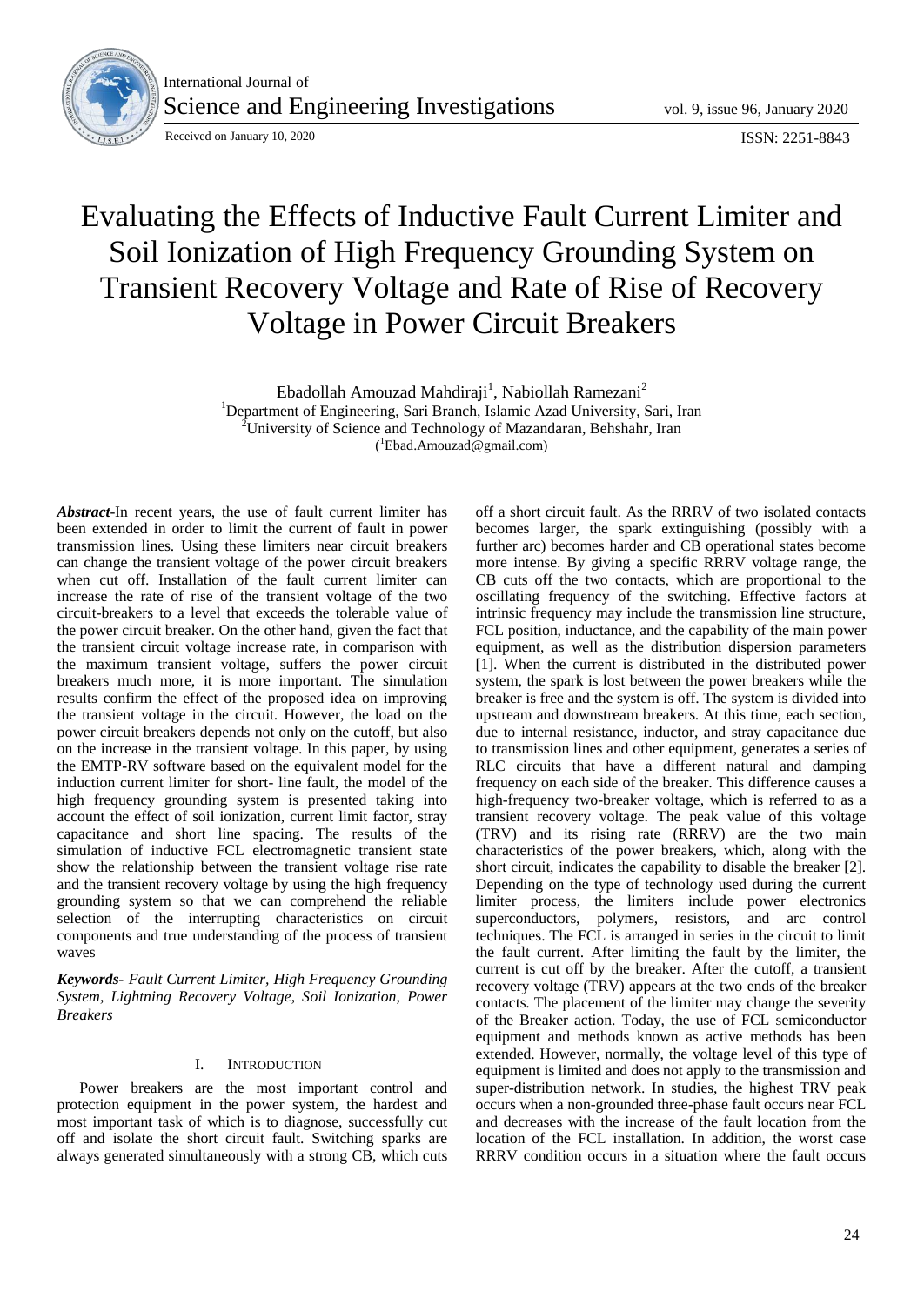near the FCL, which is considerably reduced by applying methods such as parallel switching with a breaker or using a parallel capacitor with its breaker. The power failure by the power breaker depends on the TRV index. Inappropriate breaker selection is a problem for the power, the most important of which is the short circuit breakdown, because if the breaker is not able to cut the short circuit, it is possible to spread the fault and serious damage to other equipment as well. Therefore, the correct selection of power breakers can increase the reliability of the entire network [4].

In this paper, by using the EMTP-RV software, a study was conducted on a three-phase grounding fault within a 1 km distance from the inductive current limiter, considering the soil ionization of the high frequency grounding system. In this simulation, in order to understand the waveform process correctly, the relationship between the voltage range with the increase in transient voltage and the transient recovery voltage is stated.

## II. ANALYTICAL MODEL OF INDUCTIVE CURRENT LIMITER

This type of limiter is connected in series with the CB for operation in the transmission lines and provides approximately zero impedance in normal power network mode. The limiter installation changes the line parameters, which may subsequently create a more dangerous situation for the CB than the non-FCL state. This type of limiter is also the most common limiter type, and is due to its cost-effectiveness and high reliability in high voltage terminals of the transformer, and it can efficiently reduce the fault rate for high-voltage power breakers [5]. In this type of current limiter, a capacitor  $C_{P}$  contains a stray capacitance loop and an additional capacitor in between. The inductive current limiter inductance  $(L_f)$  is set in the range of 2.6-23.9. At a frequency of 60 Hz, this suffering inductance shows the same impedance range for an FCL resistor. Also, the  $C_P$  capacitor is adjusted between the ranges of 5-100 Nano Faraday. Generally, capacitive equipment may reasonably affect the transient speed of the transmission line, which may be affected by a transient processor that will affect the CB's CB cutoff characteristics. Therefore, investigating the effect of an induction FCL on the RRRV of the power breaker in the series connection should be combined with the current limiter induction FCL stray capacitance. During the process of cutting off the power breaker with a short line fault, the FCL operates at very high current in the limiter conditions of the current with an induction impedance, hence, in the analysis, it can be used as a parallel compound of the inductor with a stray capacitance as shown in Fig. 1.



Figure 1. Inductive fault current limiter

## III. IMPACT OF SHORT LINE FAULT ON RRRV POWER **BREAKERS**

A short line fault is one of the most severe types of faults in testing the capacity of the CB cutoff. The analytical model for the short line fault, regardless of the soil ionization, is shown in Fig. 2, where  $L_1$  and  $C_1$  are respectively the total equivalent capacitance to the grounding and the inductance along the transmission line, respectively.



Figure 2. Circuit equivalent circuit for FCL short circuit fault regardless of the effect of soil ionization

The grounding capacitor assembly and the inductance in each unit are  $C_1$  and  $L_1$ . If a short line fault occurs at a distance S from the CB, then  $L_1 = L_1S$  and  $C_1 = C_1S$  are interspersed, then the short-circuit current I<sub>SS</sub> and the transient voltage rise rate (RRRV) are shown by equations (1) and (2). The calculations are also given with a three-phase short-circuit fault with a 220KV power system and the values of the parameters are as follows [6]:

 $U_m = 180KV$  ,  $L_S = 10mH$  ,  $R_S = 0.1\Omega$  ,  $C_f = 1nf$  ,  $C_P =$ 50 $nf$ ,  $l_1 = 0.8 \, mH/K$ 

$$
I_{SS} = \frac{U_P}{\sqrt{R_S^2 + (\omega L_S + \omega L_f + \omega l_1 S)^2}} = \frac{U_P}{\sqrt{R_S^2 + (\omega L_S + \omega L_f + \omega l_1 S)^2}}
$$
(1)

$$
RRRV = U_m \left( \frac{L_S (1 - \cos \sqrt{\frac{4l_1 c_1 s^2}{L_S c_S}})}{2s (L_S + l_1 s) \sqrt{l_1 c_1}} + \frac{Z_0}{L_S + l_1 s} \right) \tag{2}
$$

## IV. EQUIVALENT CIRCUIT OF SOIL IONIZATION OF HIGH FREQUENCY GROUNDING SYSTEM IN SHORT LINE FAULT

In general, the methods for analyzing the high-frequency model of the grounding system and its dynamic behavior are classified into three theoretical circuit methods, the theory of the transmission line, and the electromagnetic field theory method during the discharge of lightning current. In this paper, the theory of circuit method has been used. A simple and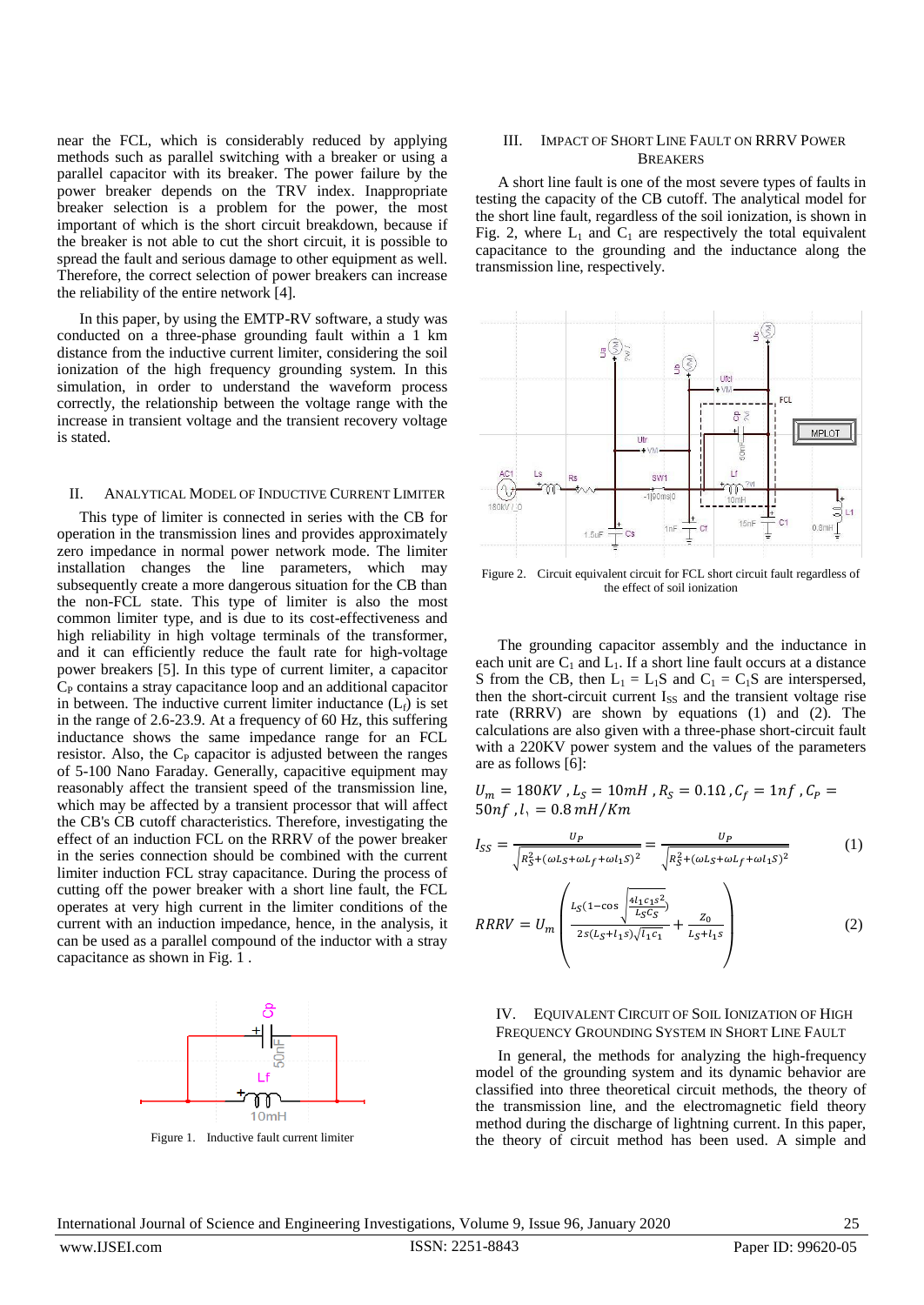effective way to reduce the voltage range is shown in Fig. 3 for modeling the grounding system at high frequencies in a short line fault.



Figure 3. Circuit equivalent circuit for FCL short circuit fault considering the effect of soil ionization

In this circuit, the value of R is determined by the relation (3). In these relationships, the soil's specific strength (in terms of ohm per meter), the length of the surface electrode (meters), the electrode radius (meters), and the depth of the electrode buried per meter.

$$
R\left(\Omega\right) = \frac{\rho}{2\pi l} \left( \ln \left(\frac{4l}{a}\right) - 1 \right) \tag{3}
$$

In order to calculate the capacitance of a vertical electrode, it is proposed in equation (4) and it is proposed in equation (5) to calculate the inductance of a vertical electrode. The vacuum permeability coefficient of the soil is usually considered to be the permeability coefficient. In this method, it is assumed that the longitudinal current is uniformly distributed in the electrode. In this paper, the diameter of the rod is 16 mm, the length of the copper rod is 2 meters, and the depth of burial is 0.5 meters. It should be noted that in this research, the high frequency grounding system used is buried vertically [7-11].

$$
C(F) = \frac{2\pi\epsilon l}{\ln\left(\frac{4l}{a}\right) - 1}
$$
 (4)

$$
L(H) = \frac{\mu l}{2\pi} \left( \ln \frac{4l}{a} - 1 \right)
$$
 (5)

#### V. THE PROPOSED METHOD ALGORITHM

The considered method in the diagram of Fig. 4 is presented. TRV has various parameters including RRRV and time delay. The RRRV review is very important because it interferes with the other parameters when interrupted by the imposition of a CB. This paper finds an explanation that has a rapid prediction of RRRV over the CB, taking into account the circuit parameters and the current limiter and grounding ionization of the grounding system. In the flowchart  $T_1$ , the volatility phase of the source capacitor voltage is  $T_2$ , the voltage fluctuation of the FCL is inductive, and  $T_3$  is the fluctuating waves phase fluctuating along the fault line that represents the RRRV wave process. The results of this stage indicate that the transient signals are attenuated on the switching-induced waves. Then, to improve the dynamics of the model, a high frequency grounding system is used. When the injected current to the grounding's rod increases from the threshold of the soil ionization current, the soil around the conductor of the grounding's system changes and positively affects the calculated signals resulting from switching. The output of this flowchart, reducing the amplitude and voltage drop, will improve TRV and RRRV. Advantages of the proposed method in this paper are to improve the level of TRV and RRRV and to achieve a proper understanding of the true wave process.



Figure 4. Flowchart of the proposed method

International Journal of Science and Engineering Investigations, Volume 9, Issue 96, January 2020 26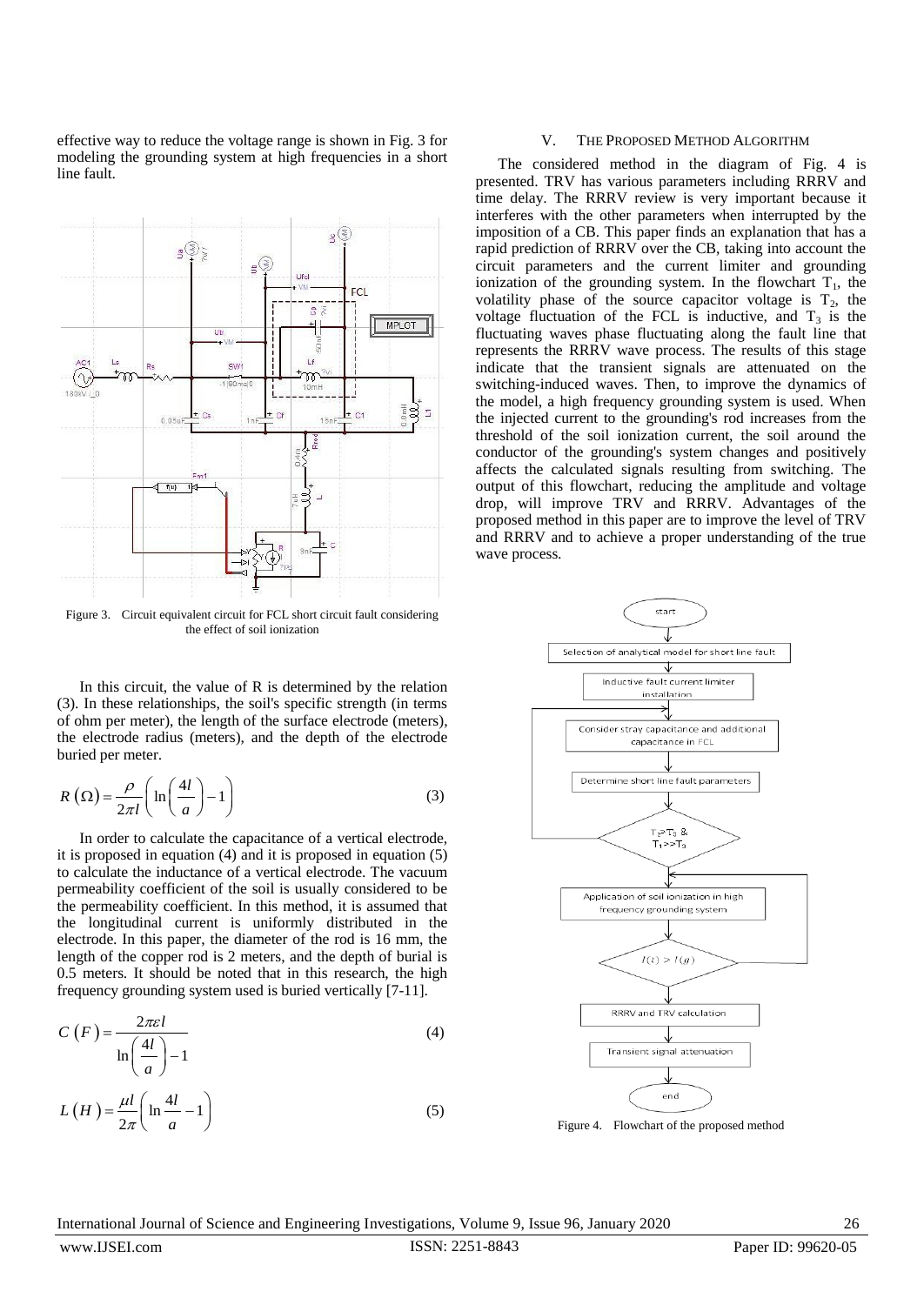## VI. INVESTIGATING TRV AND RRRV CAUSED BY INDUCTIVE CURRENT LIMITER WITH AND WITHOUT SOIL **IONIZATION**

The system under consideration was simulated for threephase fault and simulated in the distance of 100 meters from the installation site of FCL in the presence and absence of soil ionization of the high-frequency grounding system using the EMPT-RV software. It should be noted that the simulations performed in the short line fault for different parameters of the source capacitor ( $C_s = 0.05$ , 1.5 uf) have been made. In order to determine the FCL, there is no specific relationship to improve the TRV and RRRV and should be done with trial and error. The values of stray capacitances for simulation are:  $C_P$  = 10, 50 and100nf. In this simulation, we determine which parameters can reduce the RRRV and TRV values in the power breaker. Fig. 4 and Fig. 5 show the simulated TRV and RRRV diagrams in the absence of soil ionization effect for  $C_P = 10$ , 50,100nf and  $C_s = 0.05$ , 1.5 uf. The form (6) and Fig. 7 illustrate the simulated TRV and RRRV diagrams for soil ionization of high frequency grounding systems for  $C_P$  = 10,50,100nf and  $C_S = 0.05$ , 1.5 uf.



Figure 5. Voltage across the CB in three-phase to ground fault for  $C_s$  =  $0.05 \mu$ f and  $C_p = 10, 50, 100$ nf in without soil ionization



Figure 6. Voltage across the CB in three-phase to ground fault for  $C_s = 1.5 \mu f$ and  $C_p = 10$ , 50, 100nf without soil ionization



Figure 7. Voltage across the CB in three-phase to ground fault for  $C_s$  =  $0.05 \mu$ f and C<sub>p</sub> = 10, 50, 100nf with soil ionization



Figure 8. Voltage across the CB in three-phase to ground fault for  $C_s = 1.5 \mu f$ and  $C_p = 10$ , 50, 100nf by with soil ionization

## VII. RESULTS OF SIMULATION ANALYSIS

The results of the simulations show that increasing the capacitance of the dispersion can dramatically decrease the value of the slope of the transient voltage, which this increase in the capacitance of the dispersion can affect the trend of decreasing or increasing the amplitude of the TRV. In addition, one of the parameters that is effective at the slope of the voltage curve is the capacitor at the source side, which, by increasing this parameter, results in a decrease in the RRRV value. Also, in this paper, the effect of soil ionization on the high-frequency grounding system was studied, which results significantly from the decrease in the rate of rise of the transient voltage and a decrease in the peak range of the transient voltage. The presented tables show the values of TRV and RRRV in the 1Km fault,  $\alpha$  = 0.5.

TABLE I. TRV AND RRRV VALUES AT DISTANCE 1KM,  $A = 0.5$ WITHOUT CONSIDERING THE EFFECT OF SOIL IONIZATION

| $C_p$ (stray<br>capacitance) | RRRV(KV/US)   |                | <i>TRV(KV)</i> |                |
|------------------------------|---------------|----------------|----------------|----------------|
|                              | $Cs = 1.5$ uf | $Cs = 0.05$ uf | $Cs = 1.5$ uf  | $Cs = 0.05$ uf |
| 10 <sup>nf</sup>             | 347.50        | 348.67         | 8.43           | 5.54           |
| 50 <sup>nf</sup>             | 358.56        | 355.14         | 4.73           | 2.67           |
| 100 <sup>nf</sup>            | 351.03        | 340.60         | 4.35           | 2.20           |

International Journal of Science and Engineering Investigations, Volume 9, Issue 96, January 2020 27